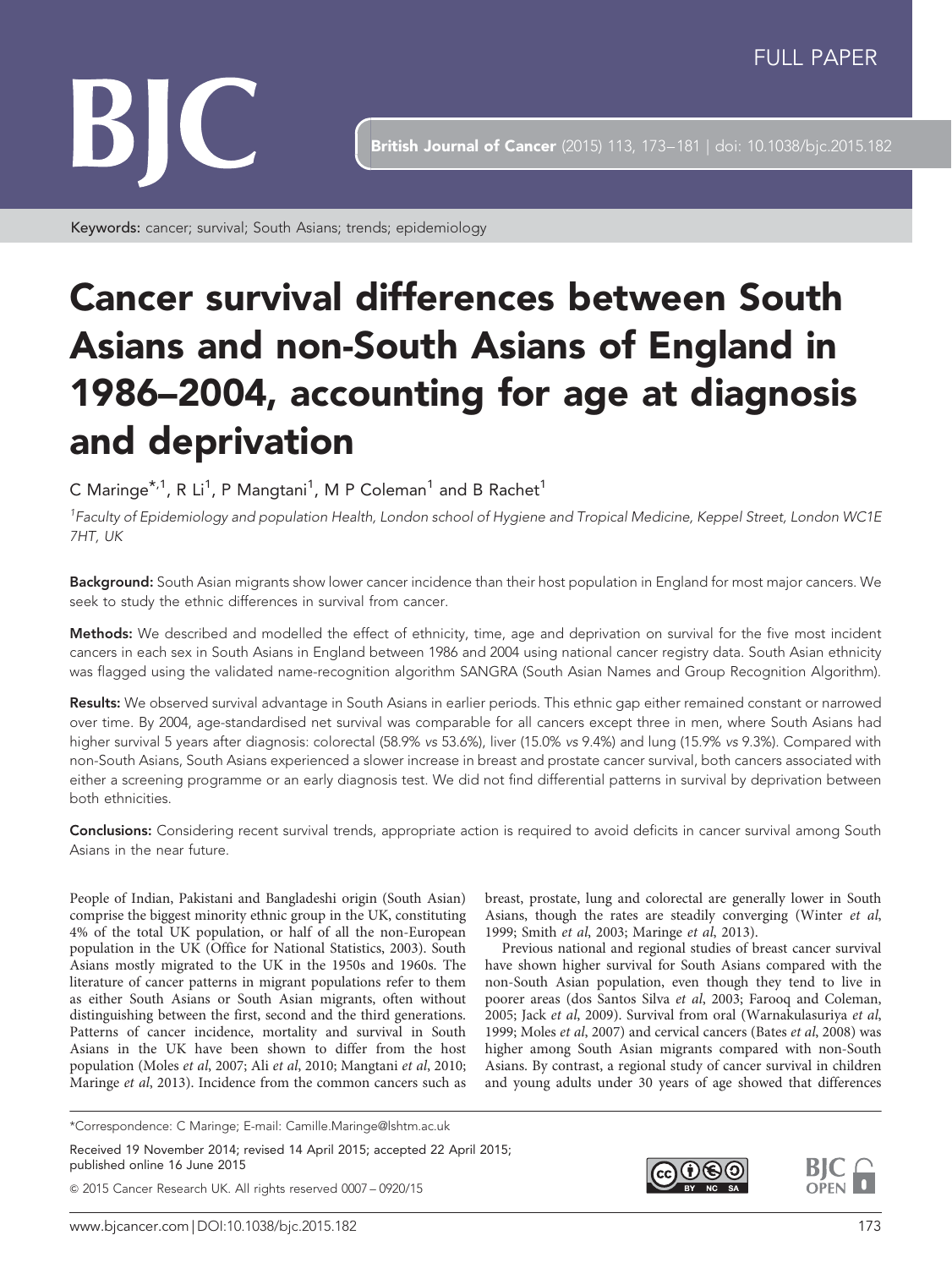between South Asians and non-South Asians vary with the type of tumour: South Asians had poorer survival from leukaemia and lymphoma compared with non-South Asians, but better outcomes from solid tumours [\(van Laar](#page-8-0) et al, 2012).

We sought to determine how cancer survival in the South Asian population of England has changed between 1986 and 2004, how it varies by age and deprivation, and how these patterns compare with those observed in non-South Asians. We used national cancer registry data, focusing on the five most common cancers in South Asians in the period 2000–2004 ([Maringe](#page-8-0) et al, 2013): prostate, lung, colorectal, non-Hodgkin lymphoma (NHL) and liver in men, and breast, uterus, ovary, colorectal and NHL in women (index cancer). Deaths in older South Asians are not always well captured, possibly due to more frequent travel to South Asia once retired, which could compromise the estimation of the survival. We therefore limited the analysis to patients aged 15–69 years at diagnosis.

#### MATERIALS AND METHODS

Information on ethnic origin in the national cancer registry and population data were incomplete. Therefore, we applied the validated SANGRA (South Asian Names and Group Recognition Algorithm) algorithm [\(Maringe](#page-8-0) et al, 2013), after ethical and statutory approvals, to flag all South Asian patients in the national cancer registry, making use of their distinctive names. Despite already high sensitivity and specificity [\(Nanchahal](#page-8-0) et al, 2001) against self-assigned ethnicity (considered as the gold standard), we also visually inspected all names selected as South Asians to increase the specificity of the algorithm ([Mangtani](#page-7-0) et al, 2010).

A total of 1 050 644 people were diagnosed in England between ages 15 and 69 years with an invasive, primary malignancy of interest. They were registered in the national cancer registry and followed up for their vital status until 31 December 2007. The quality of the data were assessed using standard criteria (Li et al[, 2014\)](#page-7-0), leaving 997 104 patients (94.9%) for analysis, among whom 13 979 (1.4%) were South Asians ([Table 1\)](#page-2-0). Proportions of exclusion varied widely across cancers and between ethnicities: overall 9.1% in South Asians and 5.0% in non-South Asians, but reaching 11.2%, 14.5% and 21.9% for NHL, lung and liver cancers in South Asians, respectively, that is, around 5–6% higher than in non-South Asians. South Asians were more likely than non-South Asians to be excluded because of unknown vital status (5.3% vs 0.9%), but the proportion of death-certificate-only registrations was generally similar or slightly higher among non-South Asians. Patients with no information on the postcode of residence at the time of diagnosis could not be assigned to an ecological deprivation score so they were also excluded (3058, 0.15%, similar for both ethnic groups).

Net survival, the metric of interest, is the survival that the cancer patients would experience after adjustment for death from other causes. Net survival is the only measure enabling comparison of cancer survival between populations experiencing different levels of mortality from other causes, as seen between South Asians and non-South Asians (e.g., for cardiovascular disease). In the absence of reliable information on the cause of death, net survival is estimated by comparing the overall mortality of the cancer patients with the mortality that would have been expected if they did not have cancer ('expected' or 'background' mortality), using a nonparametric estimator ([Pohar Perme](#page-8-0) et al, 2012).

Expected mortality was derived from population life tables that we constructed by single year of age (0–99 years) and single calendar year (1986–2004), sex and deprivation category, for the entire population of England, as well as separately for the South Asian population. Ethnicity is not recorded at death, and death rates for South Asians were constructed by assigning ethnicity from the name in the national mortality database in the Office for National Statistics

([Mangtani](#page-7-0) et al, 2010), in the same way as for the cases in the national cancer registry. The number of deaths was taken as the mean annual number of deaths in the 3 years centred on the census year, to reduce the effect of random fluctuation. Populations were taken from the censuses for 1991 and 2001. Each small area was mapped to a deprivation index: the Carstairs index in 1991 ([Carstairs, 1995](#page-7-0)) and the income domain of the Indices of Multiple Deprivation (IMD 2004) in 2001 ([Department of the Environment](#page-7-0) [Transport and the Regions, 2000\)](#page-7-0), and aggregated into five categories by quintile of the national distribution. All-cause death rates per 100 000 per year by deprivation were then derived after aggregation of the number of deaths (numerator) and the population (denominator) by age, sex and ethnic group for each small area in England (Enumeration District in 1991, Lower Super Output Area in 2001) into the five deprivation categories. Linear interpolation was used to obtain a life table for each calendar year between 1991 and 2001. The 2001 life tables for South Asians and non-South Asians were assumed to apply over the years 2002–2004, and the 1991 life tables over the years 1986–1990. This enabled us to build a complete series of deprivation-specific life tables for South Asians and non-South Asians over the period 1986–2004. To our knowledge this is the first time that life tables specific for the South Asian population have been constructed in the UK ([Cancer](#page-7-0) [Research UK Cancer Survival Group, 2004](#page-7-0)).

For each cancer, we estimated net survival up to 5 years by ethnic group, age group and period of diagnosis (1986–1995, 1996–2004) using the Pohar Perme estimator ([Pohar Perme](#page-8-0) et al, 2012) implemented in the STATA [\(StataCorp, 2013](#page-8-0)) command stns (Clerc-Urmès et al, 2014). Overall survival estimates were age standardised using the International Cancer Survival Standard weights ([Corazziari](#page-7-0) et al, 2004).

Modelling the excess hazard of death enables investigating further the differences in net survival between South Asians and non-South Asians, and in particular, whether the effect of ethnicity varied with time since diagnosis, year of diagnosis, age at diagnosis and deprivation. The excess hazard of death (or excess mortality) is a measure of the mortality due to cancer over and above the expected mortality, defined earlier. In contrast with survival, a cumulative measure, the hazard is an instantaneous measure and therefore detects any changes in the rate at which excess or cancerrelated deaths occur. We modelled the excess mortality on the log-cumulative excess hazard scale, using flexible functions ([Nelson](#page-8-0) et al[, 2007;](#page-8-0) [Lambert and Royston, 2009\)](#page-7-0). We allowed for non-linear effects of age and year of diagnosis by constructing restricted cubic splines for these variables, with knots located at the tertiles of the distributions. We also tested and allowed for time-dependent effects of ethnicity and other covariates. We used the log-likelihood ratio test to compare models with and without interactions between all co-variables and ethnicity, and with and without time-dependent effects of the interactions. All analyses were conducted using the stpm2 command [\(Lambert and Royston, 2009\)](#page-7-0) in STATA 13.

### RESULTS

Patterns and trends in cancer survival. Age-standardised net survival was on average higher in South Asians than in non-South Asians, for most cancers. That contrast was stronger in 1986–1995 ([Table 2\)](#page-3-0). Survival was only lower in South Asians compared with non-South Asians for uterine cancer and NHL in 1986–1995. In 1996–2004, the survival advantage in South Asians was no longer seen for breast and prostate cancers especially at 5 years after diagnosis. The South Asian advantage in survival also considerably reduced between both periods for the other cancers. By 2004, survival was higher in South Asians compared with non-South Asians only for cancers of the colorectum (men), liver and lung.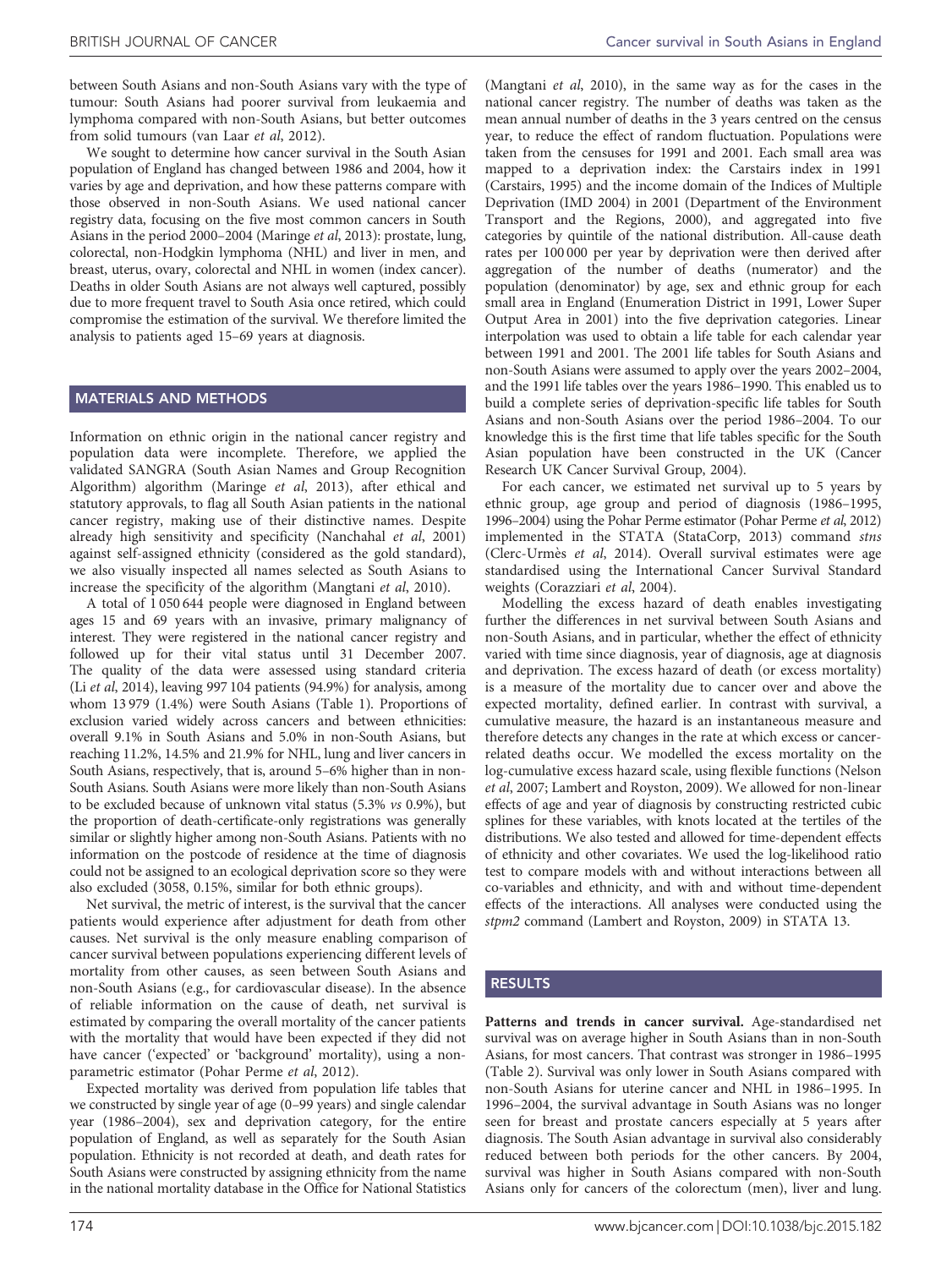<span id="page-2-0"></span>Table 1. Number of patients eligible and included for analysis, and percentage excluded, for South Asian and non-South Asian<br>adults (15–69 years at diagnosis) diagnosed in 1986–2004 and followed up to 2007

|                                  |                                                |                   |                      | Patients excluded (%) |                                  |                 | <b>Patients included</b> |  |
|----------------------------------|------------------------------------------------|-------------------|----------------------|-----------------------|----------------------------------|-----------------|--------------------------|--|
|                                  | ICD-10 code                                    | Eligible patients | Vital status unknown | DCO <sup>a</sup>      | Other                            | No              | %                        |  |
| Colorectal                       | C18-C20, C21.8                                 |                   |                      |                       |                                  |                 |                          |  |
| Non-South Asians<br>South Asians |                                                | 200628<br>2078    | 0.90<br>4.81         | 3.35<br>3.03          | 0.59<br>0.58                     | 190918<br>1903  | 95.16<br>91.58           |  |
| Liver (men)                      | C22                                            |                   |                      |                       |                                  |                 |                          |  |
| Non-South Asians<br>South Asians |                                                | 8141<br>667       | 1.66<br>7.05         | 14.00<br>14.84        | 0.09<br>$\overline{\phantom{m}}$ | 6859<br>521     | 84.25<br>78.11           |  |
| Lung (men)                       | C33, C34                                       |                   |                      |                       |                                  |                 |                          |  |
| Non-South Asians<br>South Asians |                                                | 172322<br>1797    | 1.23<br>6.51         | 7.62<br>7.62          | 0.57<br>0.39                     | 156094<br>1536  | 90.57<br>85.48           |  |
| Breast (women)                   | C <sub>50</sub>                                |                   |                      |                       |                                  |                 |                          |  |
| Non-South Asians<br>South Asians |                                                | 367116<br>5944    | 0.81<br>4.98         | 1.35<br>1.28          | 1.56<br>0.92                     | 353456<br>5517  | 96.28<br>92.82           |  |
| Ovary                            | C56, C57.0-C57.7                               |                   |                      |                       |                                  |                 |                          |  |
| Non-South Asians<br>South Asians |                                                | 59395<br>911      | 0.90<br>4.94         | 4.06<br>3.29          | 0.44<br>0.44                     | 56190<br>832    | 94.60<br>91.33           |  |
| <b>Uterus</b>                    | C54, C55                                       |                   |                      |                       |                                  |                 |                          |  |
| Non-South Asians<br>South Asians |                                                | 47590<br>776      | 0.74<br>2.96         | 1.22<br>0.90          | 0.37<br>0.13                     | 46479<br>745    | 97.67<br>96.01           |  |
| Prostate                         | C61                                            |                   |                      |                       |                                  |                 |                          |  |
| Non-South Asians<br>South Asians |                                                | 111760<br>1459    | 0.70<br>4.66         | 1.72<br>1.51          | 0.52<br>0.41                     | 108476<br>1363  | 97.06<br>93.42           |  |
| Non-Hodgkin<br>lymphoma          | C26.1, C76.3, C79.8,<br>C82-C85, C92.9,<br>C96 |                   |                      |                       |                                  |                 |                          |  |
| Non-South Asians<br>South Asians |                                                | 68317<br>1743     | 1.11<br>6.37         | 3.74<br>3.75          | 0.47<br>0.17                     | 64653<br>1562   | 93.83<br>88.80           |  |
| Total                            |                                                |                   |                      |                       |                                  |                 |                          |  |
| Non-South Asians<br>South Asians |                                                | 1035269<br>15375  | 0.91<br>5.26         | 3.23<br>3.25          | 0.89<br>0.57                     | 983125<br>13979 | 94.96<br>90.92           |  |
| All patients                     |                                                | 1050644           |                      |                       |                                  | 997104          | 94.90                    |  |

For example, in 1996–2004, 5-year colorectal cancer survival in men was 58.9% (95% CI 55.0–62.8) in South Asians and 53.6% (53.1–54.1) in non-South Asians. By contrast, 1-year survival from NHL in women was 73.7% (68.0–79.3) in South Asians and 80.5% (79.8–81.1) in non-South Asians in 1996–2004; this ethnic difference in survival has reduced over time.

The reduction in the gap in survival between South Asians and non-South Asians is a result of survival in non-South Asians increasing more rapidly than among South Asians between the early and late 1990s. This general pattern was not observed for the ovarian and uterine cancer; neither was it seen for NHL for which survival improved more rapidly among South Asians.

Only lung cancer patients aged 45–54 and 55–64 years at diagnosis, and NHL patients aged 65–69 years showed evidence of differences in survival between ethnic groups in the period 1996–2004 (Supplementary Table 1).

In 1986–1995, net survival from lung cancer in South Asian men was as high as 40.9% and 26.0% at 1 and 5 years, respectively, compared with only 26.3% and 8.5% in non-South Asians. In 1996–2004, 1- and 5-year survival in South Asians apparently declined by 6% and 10%, respectively, to reach 35.2% at 1 year and 15.9% at 5 years. By contrast, lung cancer survival among non-South Asians rose slightly, but was still lower than in South Asians ([Table 2\)](#page-3-0).

A very steep increase was observed in 5-year survival from prostate cancer in both ethnic groups: 20% in South Asians between 58.4% (43.3–73.5) and 78.4% (70.1–86.6) and a staggering 30% in non-South Asians between 51.0% (49.4–52.7) and 81.1%  $(80.1 - 82.2)$ .

Patterns of changes in excess mortality. The excess hazard of death varied between ethnic groups for all cancers except ovarian and uterine cancers (P-values 0.13 and 0.15, respectively; Supplementary Table 2). We then tested whether the effect of ethnicity on the excess hazard changed with time since diagnosis, year and age of diagnosis and deprivation (Supplementary Table 2).

Excess cancer mortality among South Asians. South Asians experienced the usual patterns of high excess hazard in the first few months after diagnosis, followed by excess hazard close to zero at around 5 years after diagnosis ([Figure 1](#page-4-0)). The excess hazard varied widely by age, and to a lesser extent by deprivation, in South Asians diagnosed with NHL, lung, liver and ovarian cancers. Excess hazard of dying in patients aged 65 years remained higher than patients aged 50 years until 5 years after diagnosis.

South Asians often experienced lower excess hazard of death than non-South Asians (lower part of [Figure 1\)](#page-4-0) in the 5 years that followed the cancer diagnosis. For cancers of the colorectum (women), lung (men) and prostate, South Asians had lower hazard of death from cancer throughout the first 5 years after diagnosis. That advantage in excess mortality widened with time since diagnosis for lung cancer, from a 15% lower mortality shortly after the diagnosis up to 75% at 5 years. On the other hand, in men, the excess hazard of death for colorectal and liver cancer became lower in South Asians only at least after 6 months since diagnosis, leading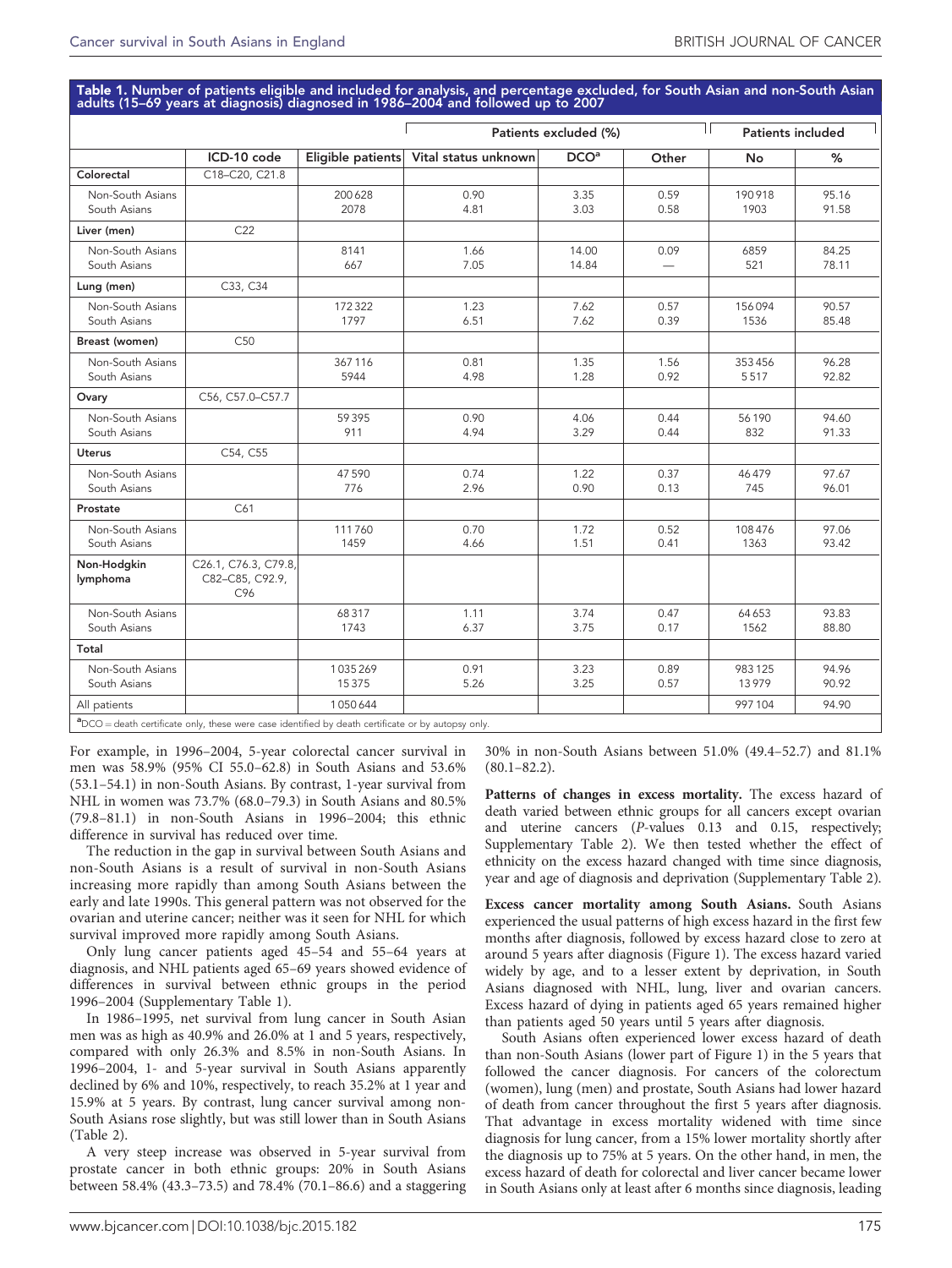<span id="page-3-0"></span>Table 2. Age-standardised 1- and 5- year net survival (%), by cancer, sex and period of diagnosis for South Asians and non-South Asians

|               |                   | 1986-1995           |                 |                   |                         |        |                    |                     |              | 1996-2004 |              |                         |              |          |              |              |              |
|---------------|-------------------|---------------------|-----------------|-------------------|-------------------------|--------|--------------------|---------------------|--------------|-----------|--------------|-------------------------|--------------|----------|--------------|--------------|--------------|
|               |                   | <b>South Asians</b> |                 |                   | <b>Non-South Asians</b> |        |                    | <b>South Asians</b> |              |           |              | <b>Non-South Asians</b> |              |          |              |              |              |
|               | Year              | No                  | <b>Survival</b> | 95% CI            |                         | No     | Survival<br>95% CI |                     | No           | Survival  | 95% CI       |                         | No           | Survival | 95% CI       |              |              |
| Colorectal    |                   |                     |                 |                   |                         |        |                    |                     |              |           |              |                         |              |          |              |              |              |
| Men           | 1<br>5            | 421                 | 72.8<br>54.7    | 68.3<br>49.3      | 77.4<br>60.1            | 54324  | 72.0<br>43.5       | 71.6<br>43.0        | 72.4<br>44.0 | 795       | 78.6<br>58.9 | 75.6<br>55.0            | 81.5<br>62.8 | 56562    | 78.5<br>53.6 | 78.1<br>53.1 | 78.8<br>54.1 |
| Women         | $\mathbf{1}$      | 232                 | 80.2            | 74.3              | 86.0                    | 40805  | 73.8               | 73.3                | 74.2         | 451       | 80.1         | 76.1                    | 84.1         | 38675    | 79.9         | 79.5         | 80.3         |
|               | 5                 |                     | 57.7            | 50.1              | 65.2                    |        | 46.7               | 46.2                | 47.3         |           | 61.7         | 56.6                    | 66.9         |          | 57.0         | 56.4         | 57.5         |
| Liver         |                   |                     |                 |                   |                         |        |                    |                     |              |           |              |                         |              |          |              |              |              |
| Men           | 1                 | 162                 | 23.3            | 16.6              | 30.0                    | 2609   | 16.9               | 15.4                | 18.4         | 359       | 27.3         | 22.6                    | 32.1         | 4222     | 26.4         | 25.0         | 27.7         |
|               | 5                 |                     | 15.0            | 8.8               | 21.1                    |        | 4.5                | 3.6                 | 5.5          |           | 15.0         | 11.0                    | 19.0         |          | 9.4          | 8.4          | 10.4         |
| Lung          |                   |                     |                 |                   |                         |        |                    |                     |              |           |              |                         |              |          |              |              |              |
| Men           | 1                 | 694                 | 40.9            | 37.0              | 44.8                    | 90932  | 26.3               | 25.9                | 26.6         | 837       | 35.2         | 31.8                    | 38.6         | 64503    | 29.8         | 29.4         | 30.2         |
|               | 5                 |                     | 26.0            | 22.3              | 29.7                    |        | 8.5                | 8.3                 | 8.7          |           | 15.9         | 13.1                    | 18.6         |          | 9.3          | 9.0          | 9.5          |
| <b>Breast</b> |                   |                     |                 |                   |                         |        |                    |                     |              |           |              |                         |              |          |              |              |              |
| Women         | 1<br>5            | 1885                | 93.4<br>74.7    | 91.5<br>71.3      | 95.3<br>78.2            | 164507 | 93.2<br>74.5       | 93.1<br>74.2        | 93.3<br>74.7 | 3625      | 96.4<br>82.6 | 95.5<br>80.8            | 97.2<br>84.5 | 187879   | 96.2<br>84.4 | 96.1<br>84.1 | 96.3<br>84.6 |
|               |                   |                     |                 |                   |                         |        |                    |                     |              |           |              |                         |              |          |              |              |              |
| Ovary         |                   |                     |                 |                   |                         |        |                    |                     |              |           |              |                         |              |          |              |              |              |
| Women         | $\mathbf{1}$<br>5 | 280                 | 71.2<br>35.7    | 63.5<br>25.9      | 79.0<br>45.6            | 27495  | 66.2<br>34.6       | 65.6<br>33.9        | 66.8<br>35.2 | 548       | 80.2<br>48.2 | 75.9<br>42.6            | 84.5<br>53.7 | 28495    | 75.9<br>44.0 | 75.4<br>43.3 | 76.5<br>44.7 |
| <b>Uterus</b> |                   |                     |                 |                   |                         |        |                    |                     |              |           |              |                         |              |          |              |              |              |
| Women         | 1                 | 227                 | 91.1            | 86.9              | 95.4                    | 21928  | 90.1               | 89.7                | 90.5         | 518       | 92.2         | 89.7                    | 94.6         | 24 4 05  | 92.3         | 92.0         | 92.7         |
|               | 5                 |                     | 71.6            | 63.2              | 80.1                    |        | 78.3               | 77.7                | 78.9         |           | 78.0         | 73.7                    | 82.3         |          | 81.3         | 80.7         | 81.9         |
| Prostate      |                   |                     |                 |                   |                         |        |                    |                     |              |           |              |                         |              |          |              |              |              |
| Men           | $\mathbf{1}$      | 310                 | $a_{92.3}$      | <sup>a</sup> 88.9 | $a$ 95.7                | 35 550 | 84.4               | 83.2                | 85.6         | 1052      | 95.2         | 92.1                    | 98.4         | 72724    | 95.0         | 94.4         | 95.5         |
|               | 5                 |                     | 58.4            | 43.3              | 73.5                    |        | 51.0               | 49.4                | 52.7         |           | 78.4         | 70.1                    | 86.6         |          | 81.1         | 80.1         | 82.2         |
| <b>NHL</b>    |                   |                     |                 |                   |                         |        |                    |                     |              |           |              |                         |              |          |              |              |              |
| Men           | 1                 | 373                 | 66.0            | 59.7              | 72.3                    | 17072  | 71.8               | 71.1                | 72.6         | 638       | 70.6         | 66.1                    | 75.1         | 19816    | 75.9         | 75.2         | 76.5         |
| Women         | 5<br>$\mathbf{1}$ | 177                 | 48.4<br>66.7    | 41.3<br>56.6      | 55.5<br>76.9            | 12538  | 50.3<br>76.2       | 49.4<br>75.4        | 51.2<br>77.0 | 371       | 57.2<br>73.7 | 51.9<br>68.0            | 62.5<br>79.3 | 15051    | 57.8<br>80.5 | 57.0<br>79.8 | 58.6<br>81.1 |
|               | 5                 |                     | 48.5            | 37.7              | 59.3                    |        | 56.5               | 55.5                | 57.4         |           | 63.3         | 56.9                    | 69.7         |          | 64.9         | 64.0         | 65.7         |
| $\sim$ $\sim$ |                   | $\sim$ $\sim$       |                 |                   |                         |        |                    |                     |              |           |              |                         |              |          |              |              |              |

Abbreviations: CI=confidence interval; NHL=non-Hodgkin lymphoma.<br><sup>a</sup>For prostate cancer, it is not possible to compute the age-standardised 1-year survival for South Asians in the first period due to small number of patien Unstandardised survival figures are reported instead.

to 50% and 75% reduction at 5 years, respectively. For ovarian cancer, lower excess mortality was seen in South Asians only until 6 months after diagnosis.

By contrast, South Asians experienced a higher excess mortality than non-South Asians for NHL (EHR from 1.23 (1.07–1.42) and 1.39 (1.14–1.71) for men and women, respectively) and for cancers of the breast (EHR: 1.06 (1.00–1.12)) and the uterus (EHR: 1.14 (0.96–1.34)). This deficit in NHL survival vanished after 18 or 36 months since diagnosis for men and women, respectively.

Temporal trend in excess hazard of death by ethnicity. Among the few cancers for which the effect of ethnicity seemed to vary with year of diagnosis (Supplementary Table 2), 3-month and 1-year excess mortality from colorectum and liver cancer decreased rapidly in non-South Asians between 1986 and 2004, whereas it remained constant in South Asians, resulting in a reduced or null gap in excess mortality between both ethnic groups [\(Figure 2](#page-5-0)). Trends in 5-year excess mortality were less clear. For lung cancer (men), the trends in excess mortality at 3 months and 1 year diverged between ethnic groups, with a patent increase in South Asians and a slight decrease in non-South Asians: in 2004, excess hazards in non-South Asians were at 0.98 (0.96–1.00) and 0.67 (0.66–0.69) at 3 months and 1 year after diagnosis, respectively, similar to the excess hazards in South Asians (0.94 (0.84–1.05) and 0.55 (0.50–0.62) at 3 months and 1 year). The excess hazards for prostate cancer decreased much more quickly in non-South Asians than South Asians, at all times after diagnosis.

Age pattern in excess hazard of death by ethnicity. Excess mortality by ethnicity varied differently according to age at diagnosis for colorectal (women), NHL (men) and uterine cancer patients [\(Figure 3](#page-5-0) and Supplementary Table 2). In South Asians, patients aged 15–35 years at diagnosis tended to die more from their colorectal cancer than the patients aged 50–69 years, while in non-South Asians, the age pattern was reversed, regardless of time since diagnosis. For the uterine cancer, a general U-shape of the excess mortality was observed for both ethnicities, but mirrored with the highest mortality among the younger patients for the non-South Asians and among the older patients for the South Asians: at 3 months after diagnosis, the excess hazards were 0.15 (95% CI 0.11–0.21) in South Asians aged 15 years and 0.17 (95% CI 0.13–0.23) in non-South Asians aged 69 years. For NHL male cancer patients, the increasing excess mortality with increasing age was much more marked in South Asians than among non-South Asians, especially 3 months after diagnosis.

Deprivation pattern in excess hazard of death by ethnicity. Deprivation patterns in South Asians were similar to that in non-South Asians for most cancers (Supplementary Table 2) with greater excess mortality in more deprived population. The trends in breast cancer excess mortality by deprivation was slightly steeper in South Asians than non-South Asians, while, for prostate cancer, the high excess mortality observed in non-South Asians shortly after the diagnosis was attenuated in South Asians for all deprivation categories ([Figure 4\)](#page-6-0). NHL cancer showed very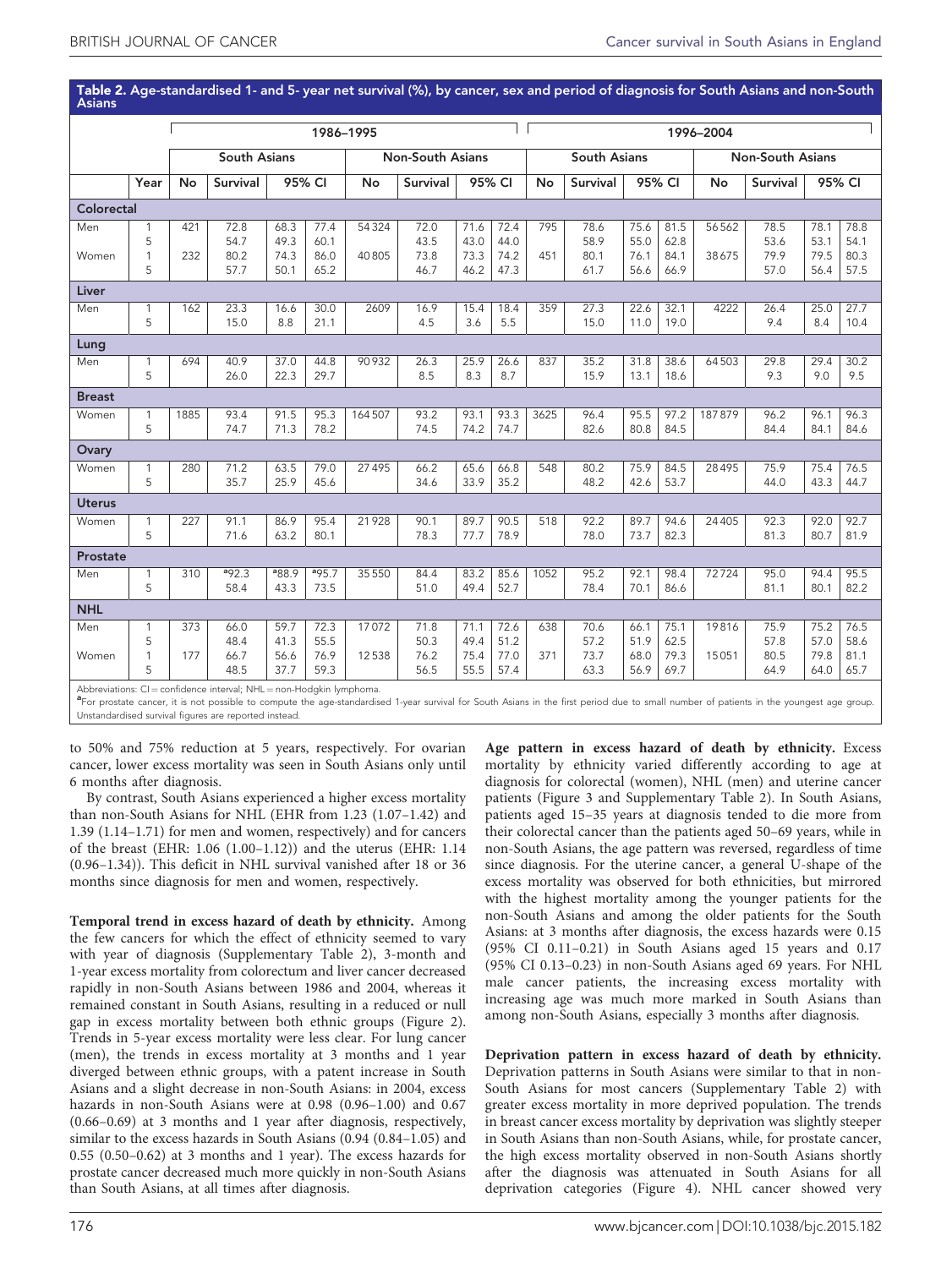<span id="page-4-0"></span>

Figure 1. Excess hazard of death by age and deprivation in South Asians for patients diagnosed in 2004, and excess hazard ratios comparing South Asians to non-South Asians.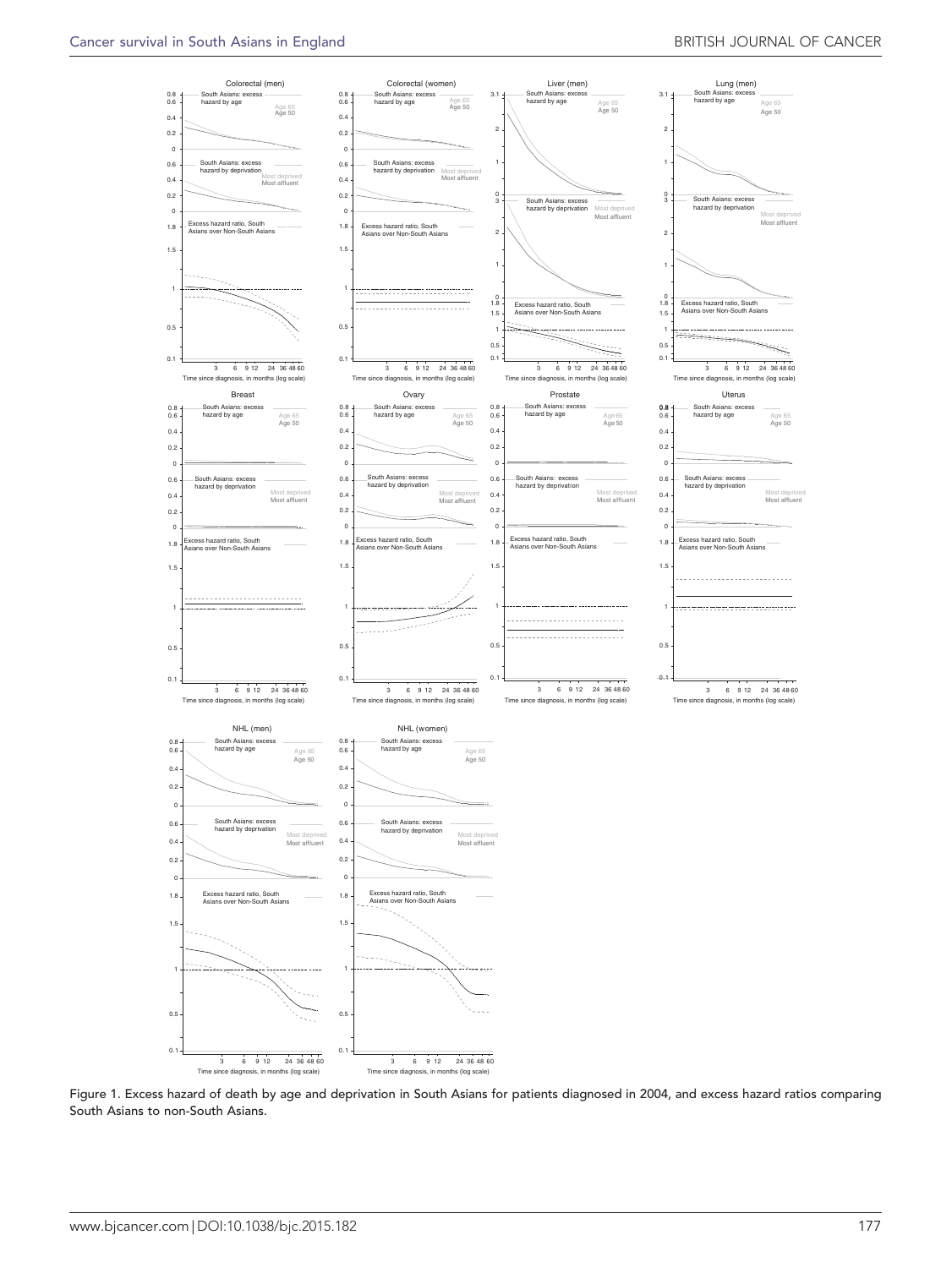<span id="page-5-0"></span>

Figure 2. Change in excess hazard with year of diagnosis, by ethnic group at 3, 12 and 60 months after diagnosis, for cancers selected based on the significance of the interaction term year of diagnosis  $\times$  ethnicity (patients aged 50, most affluent).



Figure 3. Change in excess hazard with age at diagnosis, by ethnic group at 3, 12 and 60 months after diagnosis, for cancers selected based on the significance of the interaction term age at diagnosis  $\times$  ethnicity (2004, most affluent).

unstable excess hazard estimates by deprivation for South Asians, leading to a triangular relationship between excess mortality and deprivation: most probably, it was the reason for an interaction between ethnicity and deprivation.

#### **DISCUSSION**

This study aims at measuring trends in survival for the five most common cancers in each sex in South Asians living in England. To our knowledge, this is the first time survival from cancers other than breast cancer has been estimated for this ethnic group for the whole of England and over such a long period of time.

In the late 1980s, net survival in South Asians was either higher (colorectum, liver, lung and prostate) or similar to that in non-South Asians (breast, ovary, uterus and NHL). By 2004, however, the picture was very different: South Asians still experienced higher survival for lung cancer, but lower survival for NHL, while survival from other cancers had become similar in both ethnic groups. Adjusting for age at diagnosis and deprivation only resulted in small and inconsistent effects on the overall ethnic differences in survival.

We restricted our analysis to adults aged 15–69 years in order to avoid potential bias in the estimation of cancer incidence and survival among elderly South Asians. South Asians also tend to be diagnosed at younger ages than non-South Asians [\(Downing](#page-7-0) et al, 2011; [Maringe](#page-8-0) et al, 2013).

The literature reports a mixed role for ethnicity and socio-economic background in cancer survival ([Parikh-Patel](#page-8-0) et al, 2006;

Moles et al[, 2007,](#page-8-0) Jack et al[, 2009,](#page-7-0) [National Cancer Intelligence](#page-8-0) [Network, 2009, van Laar](#page-8-0) et al, 2012, [Ortiz-Ortiz](#page-8-0) et al, 2014). Ethnic differences in 1- and 3-year age-standardised survival for cancers of the colorectum, breast (women) and prostate were reported to be minor, using HES-derived ethnicity ([National](#page-8-0) [Cancer Intelligence Network, 2009\)](#page-8-0). It was also reported ([National](#page-8-0) [Cancer Intelligence Network, 2009\)](#page-8-0), as we do here, higher lung cancer survival for Asian patients diagnosed between 2002 and 2006. Our study, however, presents methodological differences. To estimate the net survival for each ethnic group, we constructed separate life tables of background mortality for South Asians by single year of age, sex, deprivation category and calendar year [\(Cancer Research UK Cancer Survival Group, 2004;](#page-7-0) available on our website at publication). The survival models we employed included age at diagnosis, year of diagnosis and deprivation status. This approach provides the tightest possible control for differences and trends in background mortality by ethnicity and deprivation.

Name recognition remains the best way to identify persons of South Asian ethnicity when studying trends in population-based cancer survival in England, because self-assigned ethnicity is not routinely recorded at registration. Moreover, because some non-South Asian Muslim names could be confounded with common South Asian names, we have proceeded to additional checks of the South Asian names selected by the algorithm among cancer patients. The use of a name-recognition algorithm on cancer incidence data permits the inclusion of second and subsequent generations of migrants in the analyses, unlike using the country of birth as a proxy for ethnicity. Self-assignment of ethnicity, seen as the gold standard, is still incomplete in most health data sets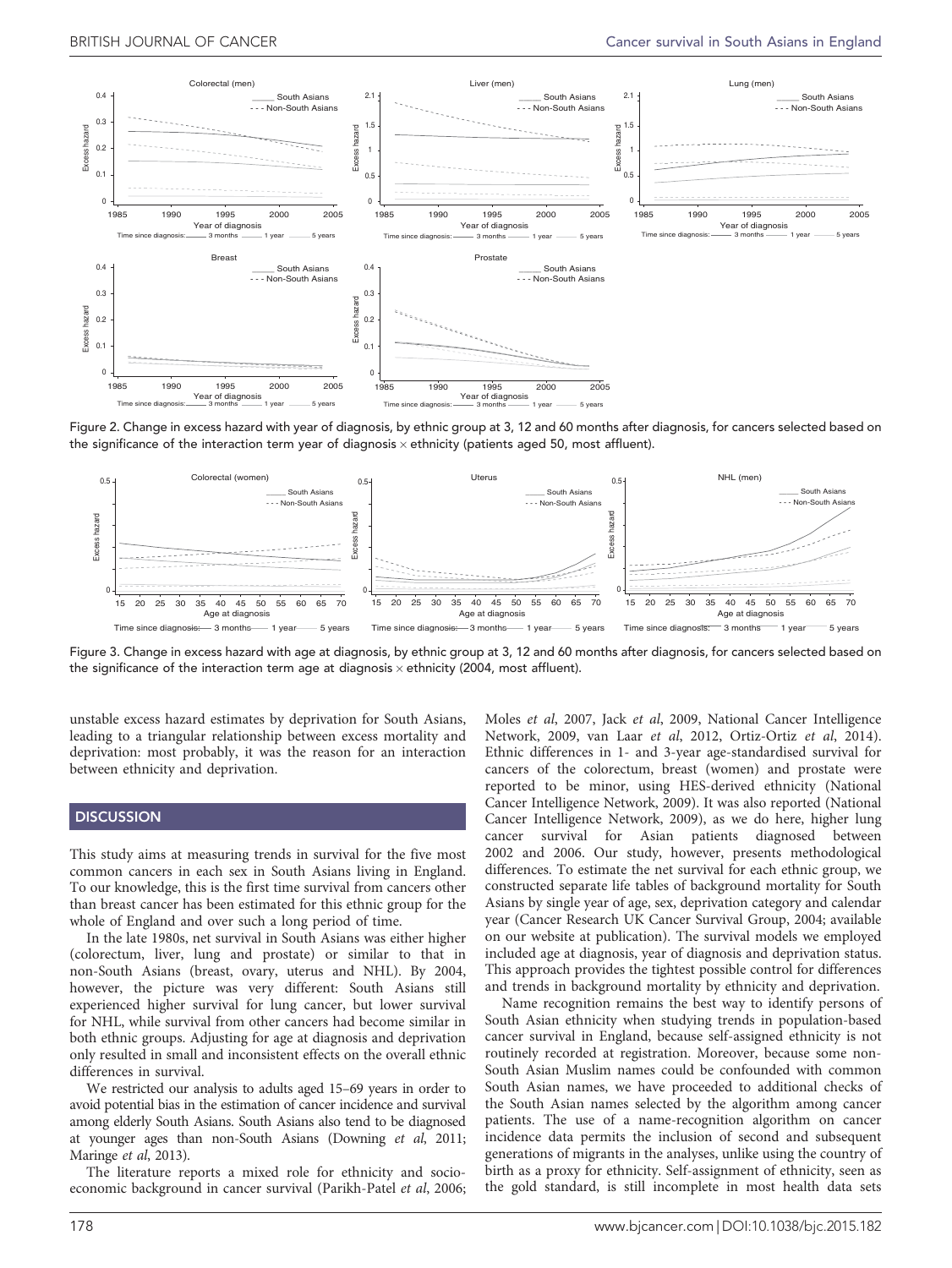<span id="page-6-0"></span>

Figure 4. Change in excess hazard with deprivation, by ethnic group at 3, 12 and 60 months after diagnosis, for cancers selected based on the significance of the interaction term deprivation  $\times$  ethnicity (2004, most affluent).

(such as HES), which contain many records with two or more conflicting entries for the same patients. It has been advocated that despite their drawbacks, such data should be analysed anyway in order to drive up their quality [\(Aspinall and Jacobson, 2007](#page-7-0)). One study of the impact of self-assigned ethnicity on breast cancer outcomes in South Asians in the UK concluded that any technique (including imputation of missing ethnicity) used to identify the 'best' ethnicity led to very similar results [\(Downing](#page-7-0) et al, 2011).

Differences in cancer incidence and survival between Blacks and Whites [\(Bassett and Kreiger, 1986; Lannin](#page-7-0) et al, 1998; Breen et al[, 1999](#page-7-0)) or within the Asian ethnic group ([Pineda](#page-8-0) et al, 2001; [Robbins](#page-8-0) et al, 2007, Bates et al[, 2008](#page-7-0); [Gomez](#page-7-0) et al, 2010) have been reported in the US for decades, where ethnicity is sometimes used as a proxy for wealth [\(Ash and Robinson, 2009\)](#page-7-0). In the US, where the South Asian population also comprises Japanese and Filipinos, their breast and prostate cancer survival is lower than in non-Hispanic whites ([Robbins](#page-8-0) et al, 2007).

The hypothesis claiming that the ethnicity gap in survival widens with increasing amenability of cancer to treatment (expressed by increasing net survival) was tested in the US using SEER population-based data in the late nineties ([Tehranifar](#page-8-0) et al, [2009](#page-8-0)). By amenability to treatment, we mean easy access to efficient treatment. Compared with the White population, the survival advantage initially found in Asian and Pacific Islanders (including South Asians) tended to disappear with increasing amenability, while deficit in survival observed in all other ethnic groups widened. Similarly, we found no significant difference between the survival experienced by South Asians and non-South Asians, during 1996–2004, for cancers with good survival and good amenability to treatment (prostate, uterine and breast cancers, 5-year survival higher than 70%) or for partly amenable cancers (NHL, ovary and colorectal cancer). The South Asian survival advantage remained over 5% higher in 'not amenable' cancers such as liver (at 5 years) and lung (at both 1 and 5 years). In the US, Asian ethnicity was identified as a favourable prognostic factor for overall survival from non-small cell lung cancer in California, even after adjustment for smoking status (Ou et al[, 2009\)](#page-8-0). We also found a significant advantage in lung cancer survival for South Asians, which matches the theory of minorities and amenability of cancers ([Tehranifar](#page-8-0) et al, 2009). However, caution should be made in particular in the US where access to healthcare strongly depends on socioeconomic level (Desai et al[, 2010\)](#page-7-0).

Part of the temporal variations and ethnic differential in cancer survival may be due to data issues. For example, lung cancer survival in South Asians, very high in 1986–1994, decreased dramatically by 11% at 5 years. In 1986–1995, an extra 8% of South Asians compared with non-South Asians were excluded from the analysis, while the difference between both ethnic groups decreased to 3% in 1996–2004 (data available on request). Most of this difference was seen in the exclusion of cases due to unknown vital status, that is, patients could not be traced to assess their vital status. This could reflect a migration effect because of the South Asian patients returning to their home country to die [\(Pablos-Mendez, 1994, Scott and Timaeus, 2013\)](#page-8-0). Restricting the age range to patients diagnosed between 15 and 69 years of age has reduced this effect, although the proportion of unknown vital status was relatively constant in all age groups (data not shown). Furthermore, in order to evaluate whether the proportion of patients wrongly recorded as alive (also called 'immortals') at the time of the analysis differed by ethnicity, we calculated (on the full cohort) the proportions of patients who appeared to have survived beyond their 105th birthday by ethnicity: they were fairly similar. We also looked at the long-term survivors for bad prognosis cancers. For liver cancer, 5.7% of South Asians survived beyond 10 years (5.4% in ages 15–69) compared with 0.9% (0.7% in ages 15–69) in non-South Asians; for lung cancer, 9% (7.6% in ages 15–69) of South Asians and 1.7% (1.4% in ages 15–69) of non-South Asians. It suggests some differential losses to follow-up (death) by ethnicity.

During the study period, the widest changes in ethnicity-specific proportion of patients excluded were for liver, lung, and ovarian cancers and for NHL, whereas survival in South Asians either became worse than in non-South Asians (NHL) or dropped dramatically (lung). Except for liver cancer, the proportions of patients excluded in the most recent period were not greater than 3% of the cases. It suggests that the more recent comparisons in cancer survival between both ethnic groups can be considered as more reliable.

Screening uptake in South Asians was lower than in non-South Asians in 1996 [\(Szczepura](#page-8-0) et al, 2008), which might be reflected in the slower increase in 5-year survival from breast cancer in South Asians. Similarly, the situation for prostate cancer may be comparable with lower use of PSA (Melia et al[, 2004](#page-8-0)). Policy on implementation of the mass screening programme for colorectal cancer (introduced since 2006) should account for differential screening uptake in South Asians. However, it should be noted that two-thirds of South Asian cancer patients belongs to the two most deprived groups. As screening uptake decreases with increasing deprivation, disentangling the role of ethnicity from that of deprivation remains challenging. Nevertheless, differential trends in survival between both ethnic groups could be partly due to the differential access to early diagnosis in the more recent years. Stage-specific survival was not performed because of lack of good quality information on tumour stage in the national cancer registry for the whole study period.

Cancer beliefs and attitudes vary between countries and, within a country, between ethnic groups (Forbes et al[, 2011, 2013](#page-7-0)). South Asian women were found to have lower breast cancer awareness than White women ([Forbes](#page-7-0) et al, 2011), while a qualitative study concluded that South Asian beliefs hindered their understanding of and access to breast cancer screening [\(Karbani](#page-7-0) et al, 2011). Younger generations, up to a third of the cancer patients in the most recent years of our study, may be more aware and receptive to public health messages but communications targeted to minority ethnic groups should still be used to reach newer generations and counteract misplaced beliefs. It is worth noticing that incidence of cervical cancer, although higher in South Asians than in non-South Asians, followed a similar downward trend in both ethnic groups (data not shown). That may reflect comparable trends in prevalence of risk factors and screening uptake. Two studies showed a survival advantage of South Asians for breast cancer in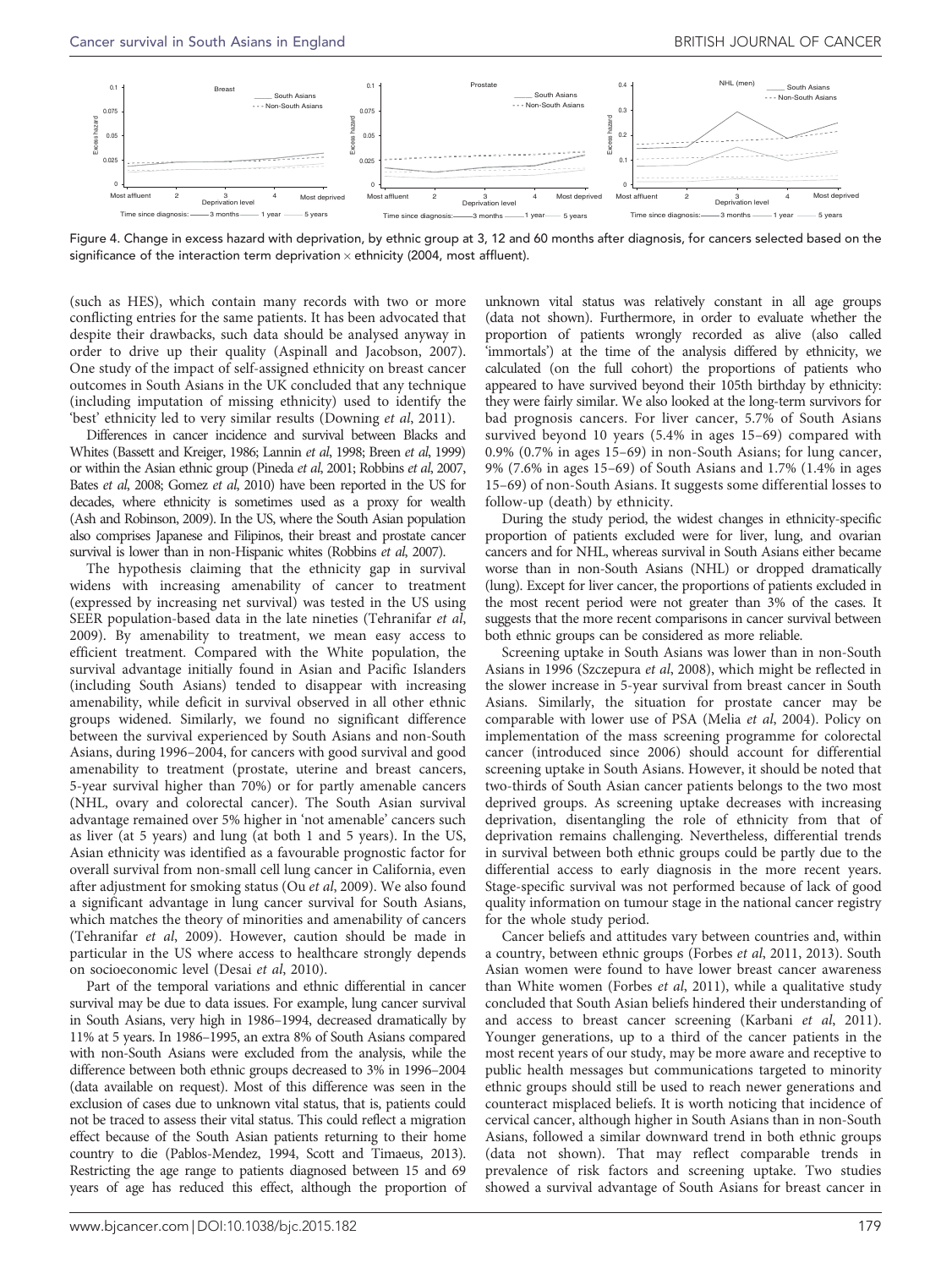<span id="page-7-0"></span>the late 1980s and early 1990s (dos Santos Silva et al, 2003; Farooq and Coleman, 2005). Breast cancer survival in non-South Asians is now similar to that in South Asians, and encouraging selfexamination and screening among South Asians should be a priority to maintain high South Asian survival.

Area-based deprivation measures were allocated to each cancer patient and split into five categories according to the quintiles of these deprivation measures in the English population. If this distribution remains fairly uniform in White patients, nearly twothirds of the South Asian population and cancer patients fall into the two most deprived categories (data not shown). The deprivation gradient in cancer incidence was much less steep in South Asians than among non-South Asians ([Maringe](#page-8-0) et al, 2013). By contrast, we found that deprivation gradient in cancer survival was generally similar in both ethnic groups. Socioeconomic inequalities in cancer survival did not decline following the implementation of the NHS Cancer Plan ([Rachet](#page-8-0) et al, 2010), in particular as a consequence of a more rapid increase in survival among the more affluent cancer patients. Because of the skewed distribution towards more deprived categories of the South Asians, the slower survival increase in this population reported here could reflect more generally the experience of the most deprived groups in the population.

The more recent patterns of cancer survival in South Asians look rather similar to those for non-South Asians in England. The protective effect of South Asian ethnicity on cancer incidence and survival seems to have faded. This may be explained by the fact that, in addition to data quality issues, both the first and subsequent generations age and become more westernised. Majority of South Asian population, however, lives in most deprived areas while, in England, poorer cancer survival is largely driven by deprivation (Rachet et al[, 2010\)](#page-8-0). Deprivation is also associated with low screening uptake [\(von Wagner](#page-8-0) et al, 2009) and sub-optimal cancer management [\(Morris](#page-8-0) et al, 2008; Lejeune et al, 2010; [Rachet](#page-8-0) et al, [2010](#page-8-0)). South Asians show slow increase in breast and prostate cancer survival; both cancers are associated with either a screening programme or a test for early stage disease. Without appropriate action, at least on deprivation-related factors, deficits in cancer survival may appear among South Asians in the near future.

#### ACKNOWLEDGEMENTS

CM participated in this research as part of the work of The Policy Research Unit in Cancer Awareness, Screening and Early Diagnosis. The Policy Research Unit in Cancer Awareness, Screening and Early Diagnosis receives funding for a research programme from the Department of Health Policy Research Programme. It is a collaboration between researchers from seven institutions (Queen Mary University of London, UCL, King's College London, London School of Hygiene and Tropical Medicine, Hull York Medical School, Durham University and Peninsula Medical School). This work was also partly based on preliminary work funded by a Cancer Research UK project grant (C23112/A2810, PI: PM). RL and BR were supported by the Cancer Research UK Cancer Survival Programme grant C1336/A11700.

## CONFLICT OF INTEREST

The authors declare no conflict of interest.

#### **REFERENCES**

Ali R, Barnes I, Kan SW, Beral V (2010) Cancer incidence in British Indians and British whites in Leicester, 2001-2006. Br J Cancer 103: 143–148.

- Ash M, Robinson DE (2009) Inequality, race, and mortality in U.S. cities: a political and econometric review of Deaton and Lubotsky (56:6, 1139- 1153, 2003). Soc Sci Med 68: 1909–1913.
- Aspinall PJ, Jacobson B (2007) Why poor quality of ethnicity data should not preclude its use for identifying disparities in health and healthcare. Qual Saf Health Care 16: 176–180.
- Bassett MT, Kreiger N (1986) Social class and black-white differences in breast cancer survival. Am J Public Health 76: 1400–1403.
- Bates JH, Hofer BM, Parikh-Patel A (2008) Cervical cancer incidence, mortality, and survival among Asian subgroups in California, 1990-2004. Cancer 113: 2955–2963.
- Breen N, Wesley MN, Merrill RM, Johnson K (1999) The relationship of socio-economic status and access to minimum expected therapy among female breast cancer patients in the National Cancer Institute Black-White cancer survival study. Ethn Dis 9: 111–125.
- Cancer Research UK Cancer Survival Group (2004) Life tables for England and Wales by sex, calendar period, region and deprivation [Online]. London School of Hygiene & Tropical Medicine. Available at [http://](http://www.lshtm.ac.uk/eph/ncde/cancersurvival/tools/index.html) [www.lshtm.ac.uk/eph/ncde/cancersurvival/tools/index.html](http://www.lshtm.ac.uk/eph/ncde/cancersurvival/tools/index.html).
- Carstairs V (1995) Deprivation indices: their interpretation and use in relation to health. J Epidemiol Community Health 49(Suppl 2): 3-8.
- Clerc-Urmès I, Grzebyk M, Hédelin G (2014) Net survival estimation with stns. Stata J 14: 87–102.
- Corazziari I, Quinn MJ, Capocaccia R (2004) Standard cancer patient population for age standardising survival ratios. Eur J Cancer 40: 2307–2316.
- Department of the Environment Transport and the Regions (2000) Measuring Multiple Deprivation at the Small Area Level: the Indices of Deprivation 2000. DETR: London.
- Desai M, Rachet B, Coleman MP, McKee M (2010) Two countries divided by a common language: health systems in the UK and USA. J R Soc Med 103: 283–287.
- dos Santos Silva I, Mangtani P, De Stavola BL, Bell CMJ, Quinn MJ, Mayer D (2003) Survival from breast cancer among South Asian and non-South Asian women resident in South East England. Br J Cancer 89: 508–512.
- Downing A, West RM, Gilthorpe MS, Lawrence G, Forman D (2011) Using routinely collected health data to investigate the association between ethnicity and breast cancer incidence and survival: what is the impact of missing data and multiple ethnicities? Ethn Health 16: 201–212.
- Farooq S, Coleman MP (2005) Breast cancer survival in South Asian women in England and Wales. J Epidemiol Community Health 59: 402–406.
- Forbes LJ, Atkins L, Thurnham A, Layburn J, Haste F, Ramirez AJ (2011) Breast cancer awareness and barriers to symptomatic presentation among women from different ethnic groups in East London. Br J Cancer 105: 1474-1479.
- Forbes LJ, Simon AE, Warburton F, Boniface D, Brain KE, Dessaix A, Donnelly C, Haynes K, Hvidberg L, Lagerlund M, Lockwood G, Tishelman C, Vedsted P, Vigmostad MN, Ramirez AJ, Wardle J (2013) Differences in cancer awareness and beliefs between Australia, Canada, Denmark, Norway, Sweden and the UK (the International Cancer Benchmarking Partnership): do they contribute to differences in cancer survival? Br J Cancer 108: 292–300.
- Gomez SL, Clarke CA, Shema SJ, Chang ET, Keegan TH, Glaser SL (2010) Disparities in breast cancer survival among Asian women by ethnicity and immigrant status: a population-based study. Am J Public Health 100: 861-869.
- Jack RH, Davies EA, Møller H (2009) Breast cancer incidence, stage, treatment and survival in ethnic groups in South East England. Br J Cancer 100: 545-550.
- Karbani G, Lim JN, Hewison J, Atkin K, Horgan K, Lansdown M, Chu CE (2011) Culture, attitude and knowledge about breast cancer and preventive measures: a qualitative study of South Asian breast cancer patients in the UK. Asian Pac J Cancer Prev 12: 1619–1626.
- Lambert PC, Royston P (2009) Further development of flexible parametric models for survival analysis. Stata J 9: 265–290.
- Lannin DR, Mathews HF, Mitchell J, Swanson MS, Swanson FH, Edwards MS (1998) Influence of socioeconomic and cultural factors on racial differences in late-stage presentation of breast cancer. JAMA 279: 1801–1807.
- Lejeune C, Sassi F, Ellis L, Godward S, Mak V, Day M, Rachet B (2010) Socioeconomic disparities in access to treatment and their impact on colorectal cancer survival. Int J Epidemiol 39: 710–717.
- Li R, Abela L, Moore J, Woods LM, Nur U, Rachet B, Allemani C, Coleman MP (2014) Control of data quality for population-based cancer survival analysis. Cancer Epidemiol 38: 314–320.
- Mangtani P, Maringe C, Rachet B, Coleman MP, dos Santos Silva I (2010) Cancer mortality in ethnic South Asian migrants in England and Wales (1993-2003): patterns in the overall population and in first and subsequent generations. Br J Cancer 102: 1438–1443.